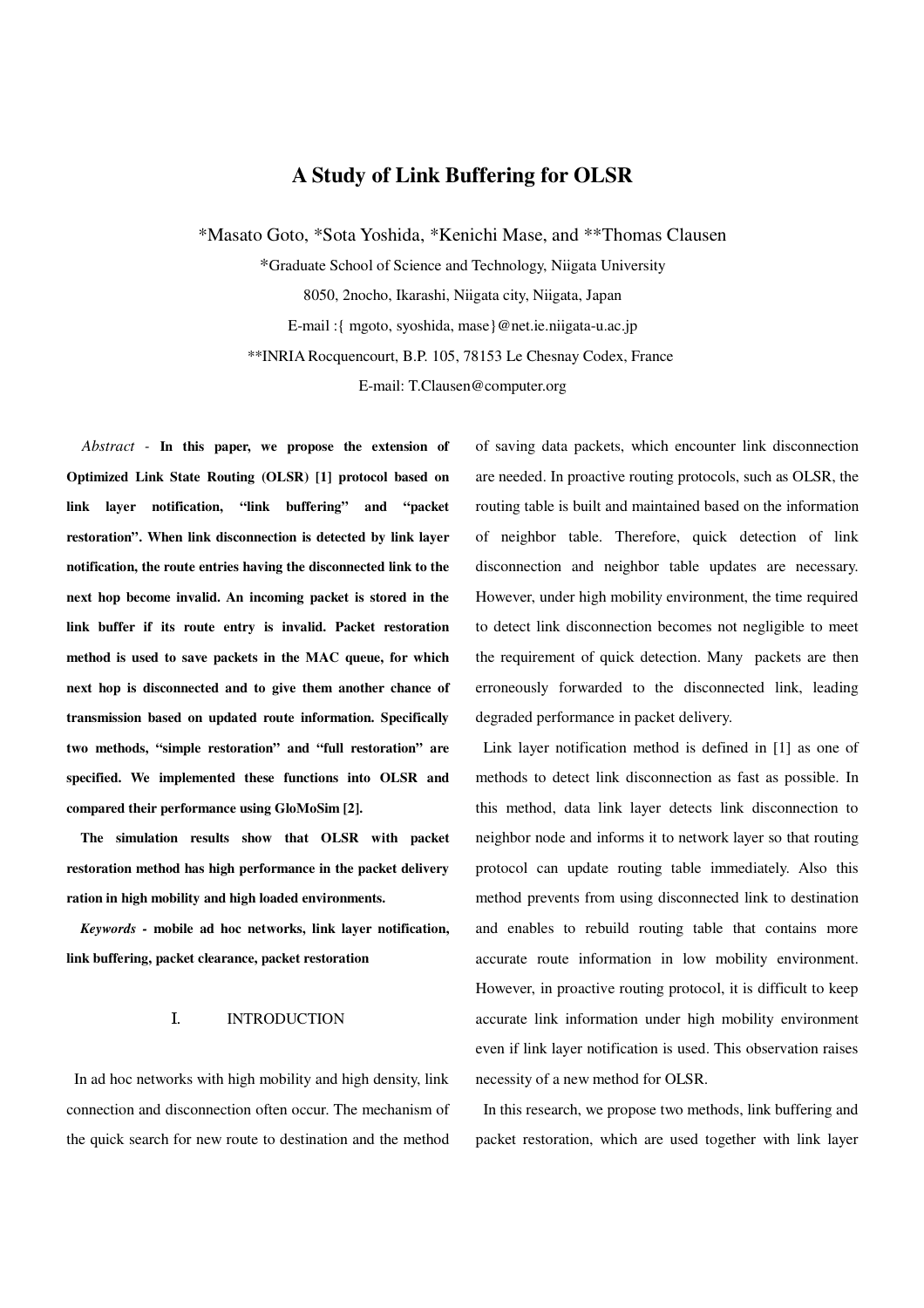notification for informing link disconnection.

The remainder of this paper is organized as follows: Section 2 provides a brief overview of OLSR. Section 3 describes detail mechanisms and functions of "link buffering" and "packet restoration". Section 4 presents the results of performance evaluation based on simulation. Finally, section 5 concludes the paper and outlines directions for future work.

## II. OLSR OVERVIEW

The OLSR, Optimized Link State Routing protocol is a proactive link state routing protocol, employing periodic message exchange to update topological information in each node in the network. OLSR uses two kinds of control packets: hello packet and TC packet (Topology Control). Each node uses Hello packet to update the neighbor table and compute its multipoint relays (MPR). The idea of multipoint relays is to minimize the overhead of flooding message in the network. TC packet broadcasted by a MPR node to the entire network contains the list of its neighbors. These control packets are used to build the routing table and to detect link disconnection. A node detects link disconnection to a neighbor node if not receiving a hello packet from a neighbor node within lifetime of the link. If link layer's information regarding connectivity to neighbor nodes is available, it is used together with the information from hello packet to maintain the neighbor table and the routing table. In link layer notification method, when a node doesn't receive CTS after RTS transmission or doesn't receive ACK after data packet transmission, the link is identified as disconnected and link disconnection will be known to network layer. Then disconnected link will be discarded from neighbor table and routing table. When the packet transmission fails due to link disconnection, this packet is deleted from the MAC queue. However, other packets, which will use the same link, may exist in the MAC queue. If these packets are not removed from the MAC queue, unnecessary transmission will be repeated in the MAC layer, leading congestion. Incoming packet is dropped if a node has no route to the destination. To solve these problems, the mechanism to follow up detection of link disconnection is needed.

### III. BASIC CONCEPT

In this section, we describe the extension of OLSR based on link layer notification. It has two functions, "link buffering" and "packet restoration". We explain these functions below.

### *A. Link buffering*

Two states, route\_valid and route\_invalid, are defined for existing route in the routing table. Normally, a route entry is in the route\_valid state. If a node is informed of link disconnection by link layer notification, it updates the neighbor table and changes all route entries with the disconnected link as the next hop to route\_invalid. If the node receives a control packet (Helllo or TC message), updates the routing table and has a route for the destination in the route invalid state, the state of the route entry transits to route\_valid.

When a node receives a data packet, it behaves according to the route entry and its state. If there is no route for the destination, it discards the packet. If the state of the state of the route entry is route\_valid, it forwards the packet to the next hop. If the state of the route entry is route\_invalid, it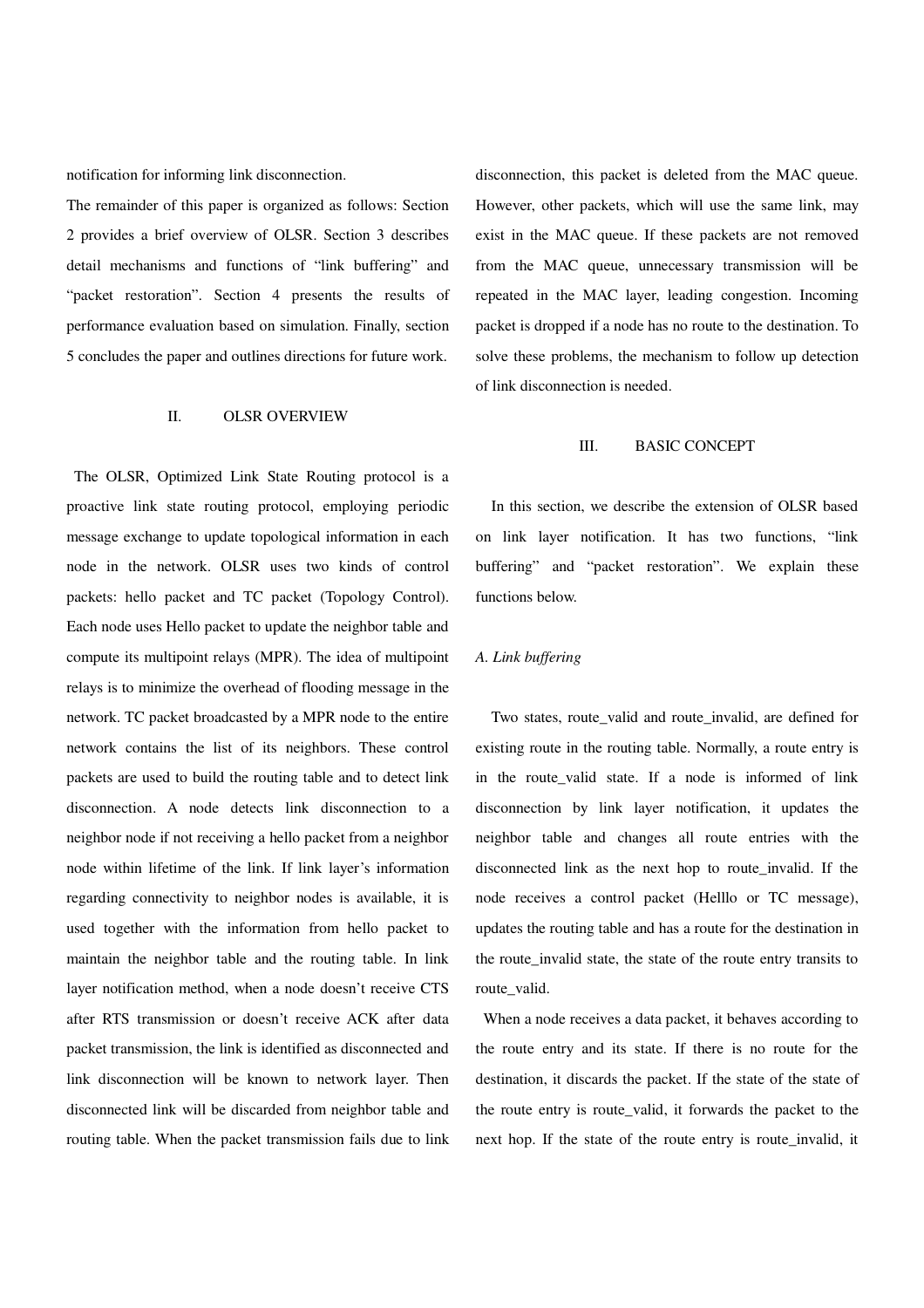saves the packet in the link buffer. Every moment the state transition occurs from route\_invalid to route\_valid for a route entry, the node forwards all packets destined to the destination in the route buffer to the next hop. If a route for the destination isn't built within BUFFERING\_TIME, all packets destined to the destination in the link buffer are deleted.

## *B. Packet restoration*

Packet restoration method has two types, which are termed "simple restoration" method and "full restoration" method. In simple restoration method, when a link disconnection is detected by link layer notification, the packet in the MAC queue, for which transmission failure occurs, is restored as the IP packet in the link buffer. At the same time, all packets with the same next hop in the MAC queue are cleared (packet clearance). Full restoration method is an enhanced method, where all packets with same next hop in MAC queue are restored as corresponding IP packets in the link buffer.

## IV. PERFORMANCE EVALUATION

### *A. Simulation model and assumptions*

Several version of enhanced OLSR can be considered and are defined as below.

OLSR-C: OLSR with packet clearance.

OLSR-LB: OLSR with packet clearance and link buffering. OLSR-SR: OLSR with packet clearance, link buffering and simple packet restoration.

OLSR-FR: OLSR with packet clearance, link buffering and full packet restoration.

 Their performances are evaluated by computer simulation. We use the simulation code of OLSR for GloMoSim [3], [4]. Simulation model and parameters used in simulation are listed in Table1. Parameters of OLSR and link buffering are in Table 2.

| <b>Parameter</b>  | <b>Value</b>                                                                                                        |  |  |  |  |
|-------------------|---------------------------------------------------------------------------------------------------------------------|--|--|--|--|
| Simulation time   | 900 [sec]                                                                                                           |  |  |  |  |
| Terrain range     | $300 \times 1500$ [m]<br>100<br>Two-ray ground<br>100 [m]<br>11 Mbps<br>Random way point,<br>Pause time = $0$ [sec] |  |  |  |  |
| Number nodes      |                                                                                                                     |  |  |  |  |
| Propagation model |                                                                                                                     |  |  |  |  |
| Power range       |                                                                                                                     |  |  |  |  |
| Bandwidth         |                                                                                                                     |  |  |  |  |
| Mobility model    |                                                                                                                     |  |  |  |  |
| MAC protocol      | IEEE802.11                                                                                                          |  |  |  |  |
| MAC queue size    | 50                                                                                                                  |  |  |  |  |
| Traffic type      | CBR: 4 packets /sec,<br>64 [byte]                                                                                   |  |  |  |  |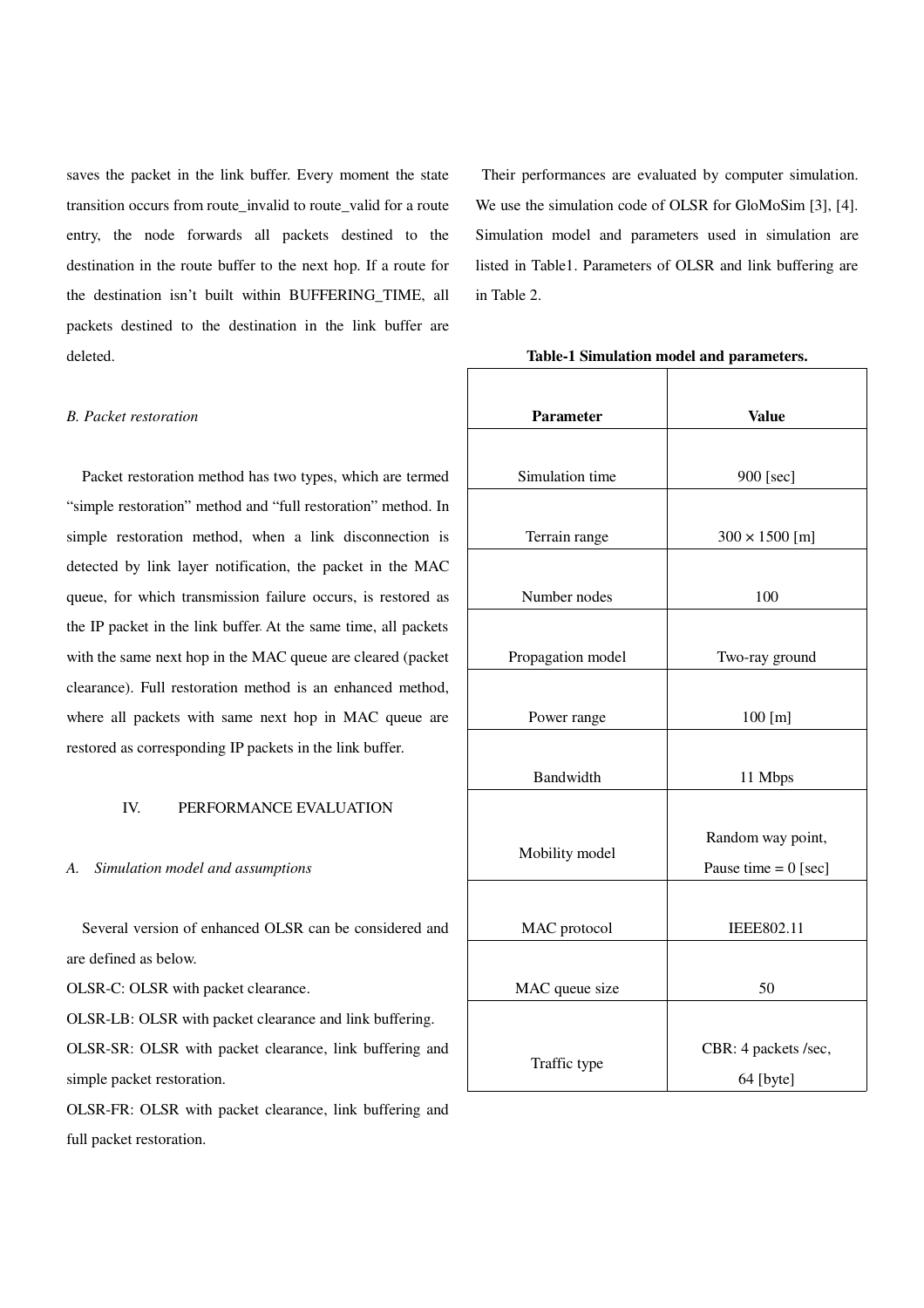| <b>Parameter</b>                        | <b>Value</b> |
|-----------------------------------------|--------------|
|                                         |              |
| Hello interval                          | 1 [sec]      |
|                                         |              |
| TC interval                             | 1 [sec]      |
|                                         |              |
| Holding time of<br>neighbor information | $1$ [sec]    |
|                                         |              |
| Holding time of<br>topology information | $3$ [sec]    |
|                                         |              |
| Link buffer size                        | Unlimited    |
|                                         |              |
| <b>BUFFERING TIME</b>                   | $3$ [sec]    |

|  | Table-2 Parameters of OLSR and link buffering method. |  |  |  |
|--|-------------------------------------------------------|--|--|--|
|  |                                                       |  |  |  |

## *B. Results*

In figure 1,2,3 and 4 there is no difference of packet deliver y ratio between OLSR-C and OLSR-LB. Link buffer is used when link is disconnected and no route to desination exists. I n this simulation model, even if a link is disconnected, it is possible that another new route is chosen to be used due to no de's high density. Therefore link buffer is expected to be rarel y used. Even if link buffer is used for storing a data packet, in valid route are apt to be used to retransmit a data packet beca use of high mobility. As a result, it is expected that there is no efficiency of link buffer. However, the efficiency of link buffe ring can be acquired by changing the parameter of node's den sity and the mechanism how to retransmit the packets in link

buffer. In OLSR-SR and OLSR-FR, when link is disconnecte d, all packets with the same destination in MAC queue are sto red and retransmited. On the other hand, in OLSR-C and OL SR-SB, all packets with the same destination in MAC queue are deleted. Therefore, in OLSR-SR and OLSR-FR, the pack et's time to be stored in MAC queue and the number of overfl ow increases. It cause lower packet delivery ratio. In OLSR-C and OLSR-LB, on the other hand,there are no overflow of packet in MAC queue. When the number of flow increase, th e detection of link breakage increase. as a result, invalid route are deleted and the stability of routin table increases. And in OLSR-C and OLSR-LB, the packet delivery ration increases while the number of flow increases. In figure 2, the packet de livery delay doesn't fluctuate in OLSR-SR while the packet d elivery delay increases in OLSR-SR. In OLSR-FR, all packet s in MAC queue are stored in link buffer when link are disco nnected. Therefore, OLSR-FR keeps more packets in link buf fer than OLSR-SR and has longer packet delivery delay while the number of flow increase. Figure 3 indicates that the packe t delivery ratio decreases while the mobility gets higher. It is difficult to keep valid route information and the packet delive ry ratio decrease while the node's mobility increases. OLSR-S R, FR has better perfomance that OLSR-C, LB in high mobili ty. And link breakage happens frequently in high mobility. Ac cording to packet restoration, the number of packets retransm itted increases and it results in high packet delivery ratio. The more packets are retransmitted, the more packet delivery dela y in increasing mobility.

## V. CONCLUSIONS

In this paper, we proposed "link buffering" and "packet restoration", which are used with link layer notification to